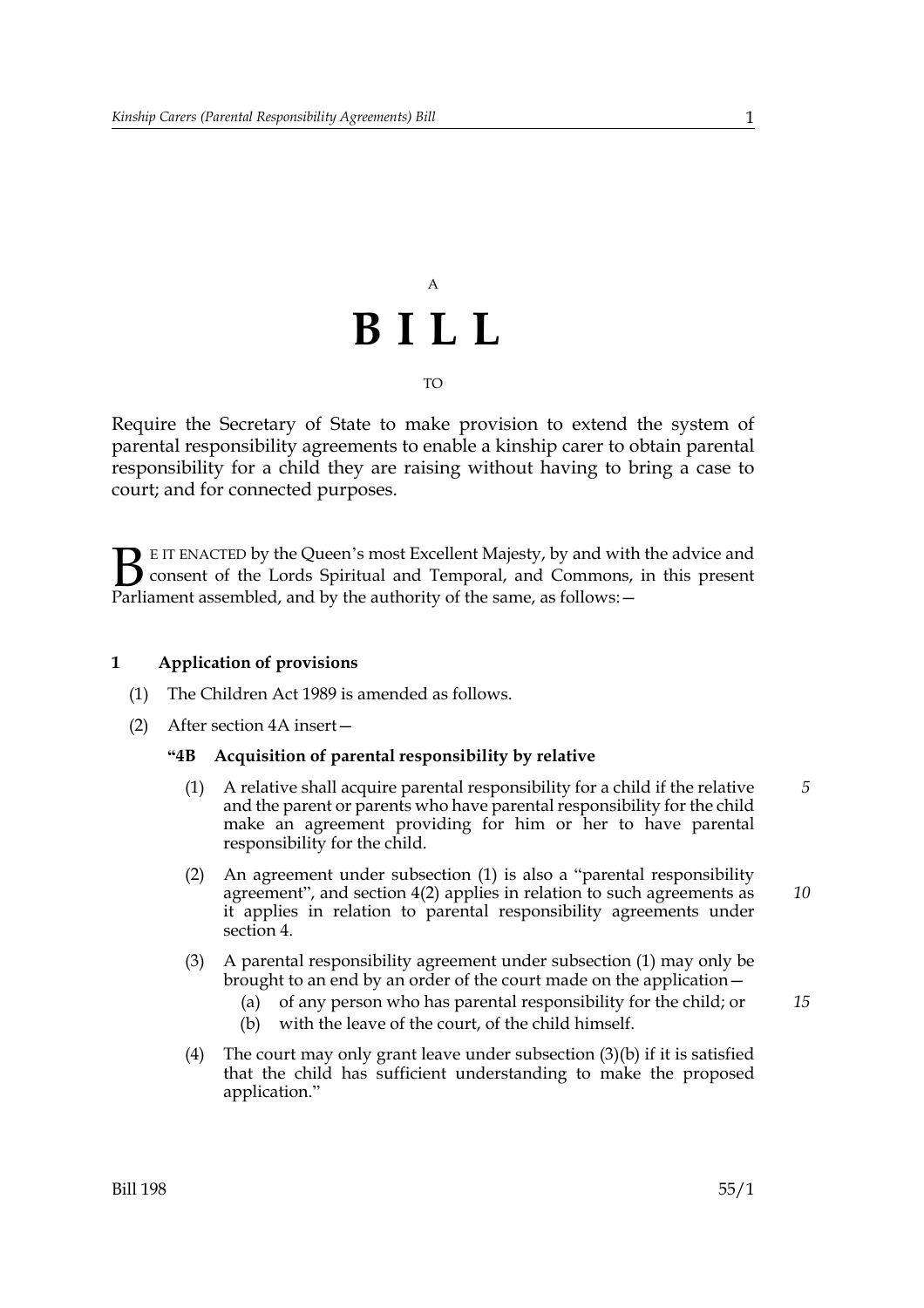### **2 Short title and commencement**

- (1) This Act may be cited as the Kinship Carers (Parental Responsibility Agreement) Act 2011.
- (2) This Act comes into force on the day on which it is passed.